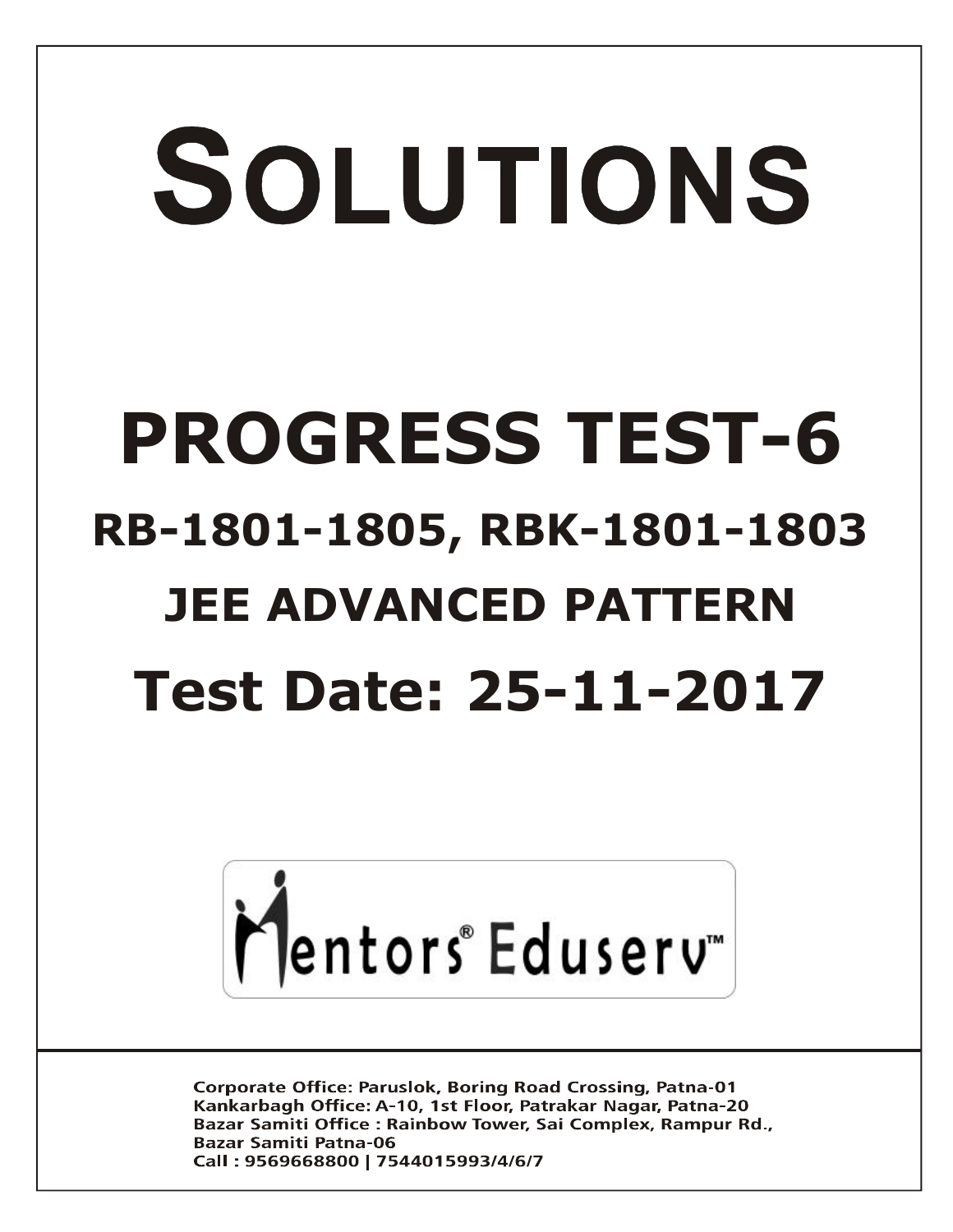#### **PT-VI (Adv) RB-1801-1805, RBK-1801-1803\_25.11.2017 [ 1 ]**

## **PHYSICS**.

 $\mathbf{Q}_2$ 

- **1.** In the direction of electric field potential decreases.
	- If  $a > b$   $V_B > V_A$  $a = b$   $V_B = V_A$ 
		- $a < b$   $V_A > V_B$
	- **(B) (C) (D)**

### **2. (A), (B) and (C)**

From Gauss Law

$$
\phi = \oint E.dS = \frac{q_{\text{enclosed}}}{\epsilon_0} \qquad \qquad Q_1
$$

It is obvious from Gauss Law that if  $Q_1$  changes,  $E$  and  $\phi$  both will change. So, choice (A) is correct.

If *Q*<sup>2</sup> changes, charge enclosed by Gaussian surface *S* will not change so will not change. But electric field at point under consideration is net electric field due to charges present inside and outside the surface. So *E* will change, hence choice (B) is correct.

If  $Q_1 = 0$  then charge enclosed by Gaussian surface is zero so flux  $\phi$  will be zero. But *E* can persist due to charge *Q*2. So, choice (C) is correct.

Choice (D) is wrong. Since charge enclosed by Gaussian surface is Q1 (which is non-zero) so flux

is non-zero. Flux has been defined as 
$$
\phi = \int E \cdot dS = \frac{q_{enclosed}}{\varepsilon_0}
$$

If  $\phi \neq 0$  then *E* must be non-zero.

3. Area of *a* vs *x* gives 
$$
\frac{v^2 - u^2}{2} \Rightarrow
$$
 Velocity at *x* = 4m is  $4\sqrt{11}$  m/s

As  $W_{Conservation} = -\Delta u$  also  $\Delta KE = W_{Conservation} + W_{External}$ 

$$
\therefore (A), (B), (C), (D)
$$

$$
4. \qquad 5mu = 2mv - mu
$$

 $2m$ 

$$
v = 3u
$$
  
\n
$$
P
$$
  
\n
$$
Q
$$
  
\n
$$
Q \rightarrow 5u
$$

$$
\overline{m}
$$

$$
\underline{P} \qquad \qquad \underline{Q}
$$

$$
v \overline{u}
$$
  
\n
$$
\frac{1}{2}m(5u)^{2} + W = \frac{1}{2}mu^{2} + \frac{1}{2} \times 2mv^{2}
$$
  
\n
$$
W = -3mu^{2}
$$

$$
\therefore
$$
 (B) and (D)

**Mentors Eduserv: Parus Lok Complex, Boring Road Crossing, Patna-1 Helpline No. : 9569668800 | 7544015993/4/6/7**

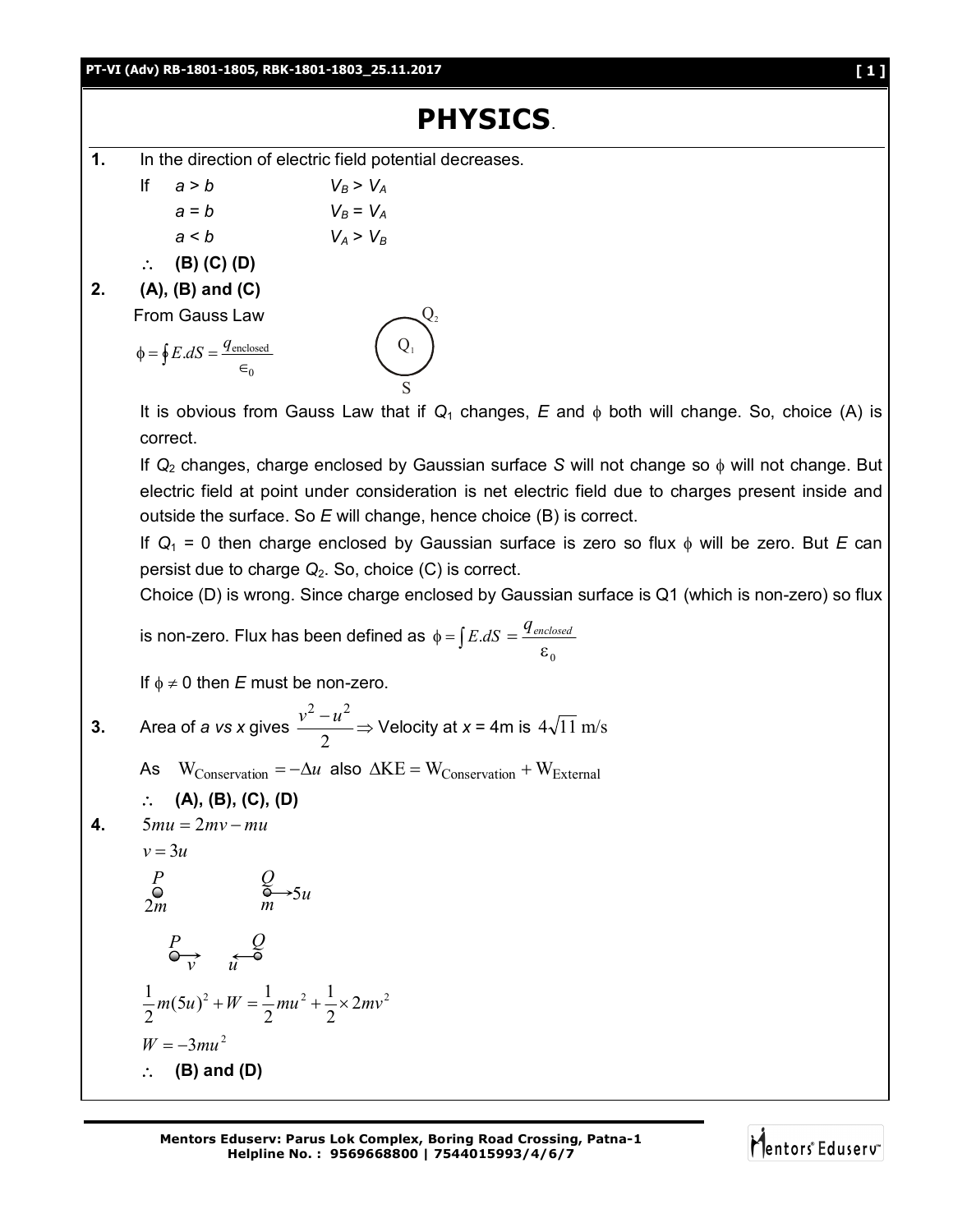| [2] | PT-VI (Adv) RB-1801-1805, RBK-1801-1803_25.11.2017                                                                                  |
|-----|-------------------------------------------------------------------------------------------------------------------------------------|
| 5.  | Friction maximum = $24$ N                                                                                                           |
|     | So net applied force on $P$ is less than $f_{\text{max}}$ .                                                                         |
|     | Hence acceleration is zero and $T_A = 20$ N, $T_B = 40$ N                                                                           |
|     | Contact force = $\sqrt{N^2 + (f)^2} = \sqrt{(40)^2 + (20)^2} = 20\sqrt{5}$ N (g = 10m/s <sup>2</sup> )                              |
|     | $(A)$ (B) $(C)$ and $(D)$<br>$\ddot{\cdot}$                                                                                         |
| 6.  | For maxima path difference = $n \lambda$                                                                                            |
|     | If $d =$ path difference between waves reaching point $O = 7 \lambda$                                                               |
|     | O will be maxima.                                                                                                                   |
|     | For $d = \lambda$ only one maxima at O is possible, the screen being finite.                                                        |
|     | $(A), (B), (C)$ and $(D)$<br>$\ddot{\cdot}$                                                                                         |
| 7.  | Upper part of lens $L_3$ behaves as lens $L_1$ and lower part of lens $L_3$ behaves as lens $L_2$ .                                 |
|     | $\therefore$ (C) and (D)                                                                                                            |
| 8.  | $\vec{v}_{AB} = \vec{v}_A - \vec{v}_B = v \hat{i} + 2v \hat{j}$                                                                     |
|     | $\tan \theta = \frac{2v}{v} = 2$                                                                                                    |
|     |                                                                                                                                     |
|     | $\overrightarrow{OP}$ gives the direction of $\overrightarrow{v}_{AB}$<br>$R_{\rm min}$                                             |
|     | $R_{\min} = d \sin \theta = \frac{2d}{\sqrt{5}}$                                                                                    |
|     | $T_0 = \frac{d}{5v}$                                                                                                                |
|     | $(A)$ and $(B)$                                                                                                                     |
| 9.  | $dw = F dr = -\alpha x y^2 dy$<br>$d\vec{r} = dx\vec{i} + dy\vec{j}$ ,                                                              |
|     | On the path $x = y$ , so $= -\alpha y^3 dy$ , -50.6                                                                                 |
|     | $\therefore$ (C)                                                                                                                    |
|     |                                                                                                                                     |
| 10. | $w = \int_{0}^{y_2=3} -\alpha x y^2 dy$ does not integrable without knowing relation between y & x show given force as<br>$y_1 = 0$ |
|     | non conservative in nature                                                                                                          |
|     | $\therefore$ (A)                                                                                                                    |
| 11. | (C)                                                                                                                                 |
| 12. |                                                                                                                                     |
|     | $\frac{(Q-q)3d}{\epsilon_0 A} = \frac{qd}{\epsilon_0 A} \Rightarrow q = \frac{3Q}{4}$                                               |
|     | $S_1 \rightarrow S_2$<br>(C)                                                                                                        |
|     |                                                                                                                                     |
|     |                                                                                                                                     |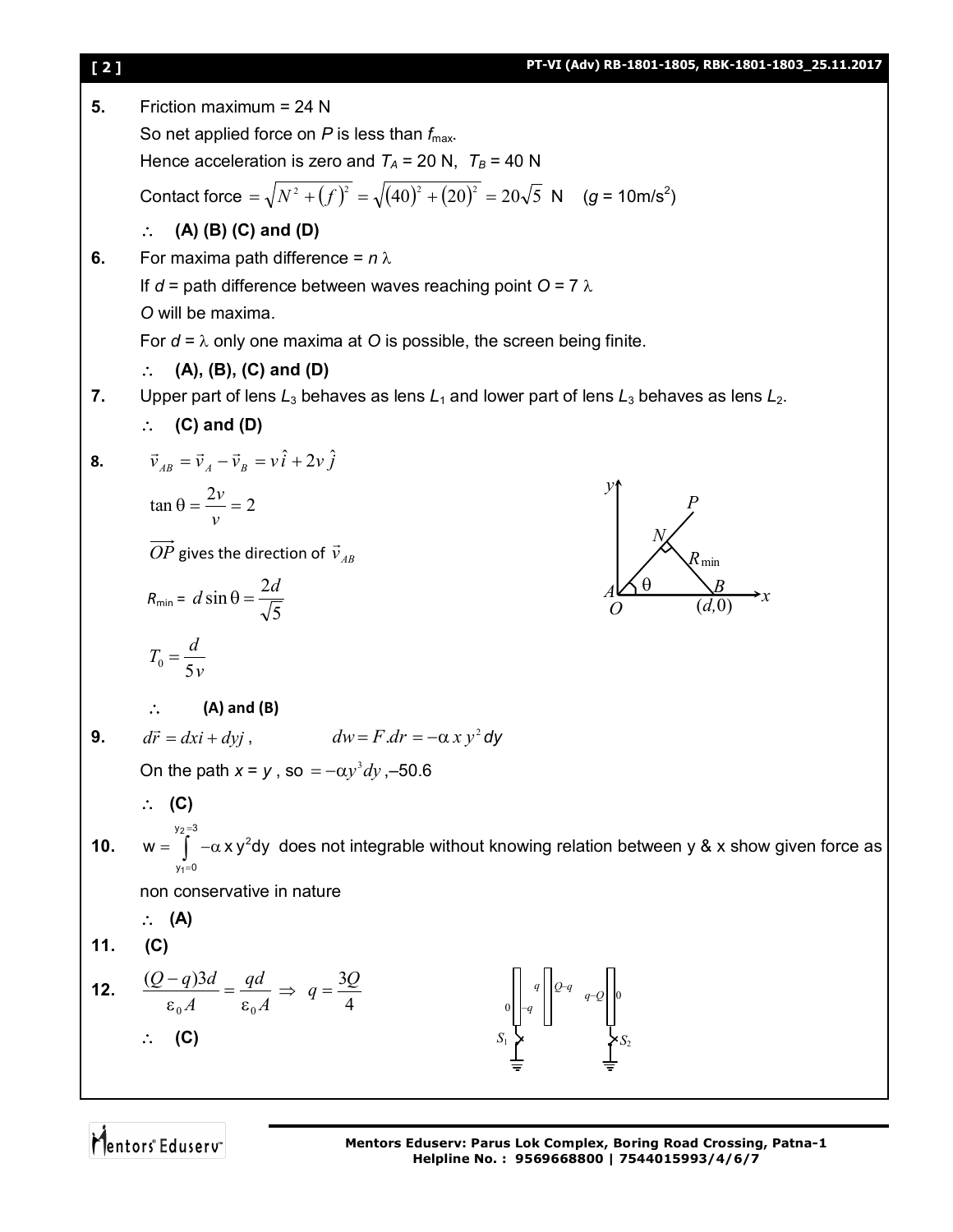13. As 
$$
E_z = \left(\frac{E_z}{R_1 + R_{dd}}\right) \frac{R_{dd}}{L_{dd}} \times I = 1 \text{ V}
$$
  
\n $\therefore$  (A)  
\n14.  $E_z = \frac{E_z}{R_1 + r} \cdot r = \frac{E_1}{50} \times 5 \implies r = 7.5 \Omega$   
\n $\therefore$  (D)  
\n15. Because resultant velocity is always perpendicular to line joining C and boat, so path is circular  
\nwith center at C.  
\n(C)  
\n16.  $BC = \sqrt{4d^2 - d^2} = d\sqrt{3}$   
\n $\therefore$  (D)  
\n17. (A)  
\n17. (A)  
\n17. (A)  
\n17. (B)  
\n17. (A)  
\n17. (B)  
\n17. (B)  
\n17. (C)  
\n18. is closed, then  $\frac{kQ_d}{a} + \frac{kQ}{2a} = 0$   $Q_a = -\frac{Q}{2}$   
\n18. (B) also  
\n $\therefore$  (A) = 3, (B) = 1, (C) = 4, (D) = 2  
\n18. (B)  
\n $I = \frac{2+3-5+4+6}{2+3+3+4+6} = \frac{1}{2} \text{ A}$   
\n $V_p = 2 - \frac{1}{2} \times 2 = 1 \text{ V}$   
\n $V_c = V_p + 3 - \frac{1}{2} \times 5 = 2.5 \text{ V}$   
\n $V_p = V_c - 5 - \frac{1}{2} \times 5 = -5 \text{ V}$ 

**Mentors Eduserv: Parus Lok Complex, Boring Road Crossing, Patna-1 Helpline No. : 9569668800 | 7544015993/4/6/7**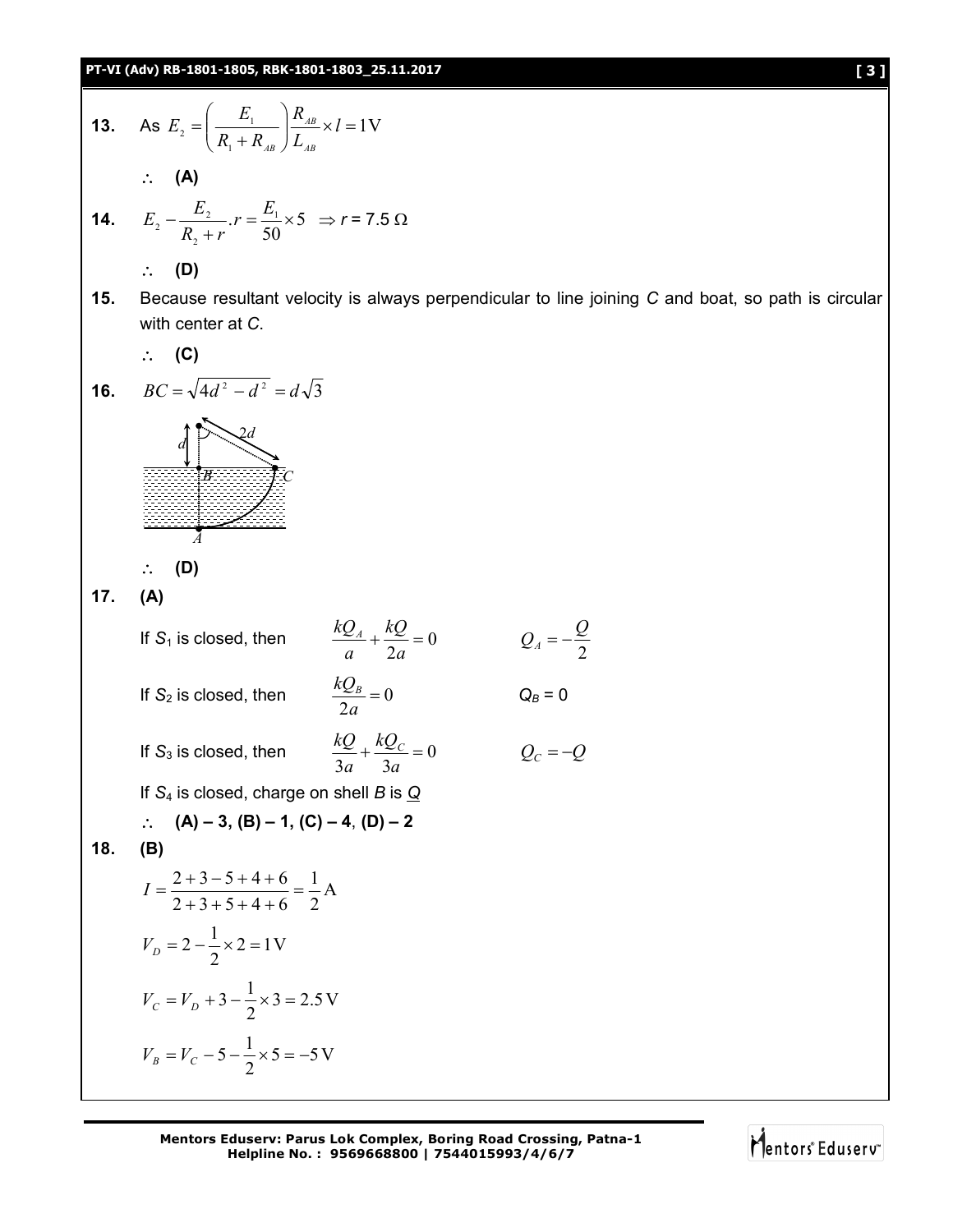## **[ 4 ] PT-VI (Adv) RB-1801-1805, RBK-1801-1803\_25.11.2017**

$$
V_A = V_B + 4 - \frac{1}{2} \times 4 = -3\sqrt{2}
$$
  
\n
$$
\therefore (A) -3, (B) - 1, (C) - 4, (D) - 2
$$
  
\n19. (C)  
\n
$$
w_g = \vec{F} \cdot \vec{S} = (mg \sin \theta)S = 2 \times 10 \times \frac{1}{2} \times \frac{20}{100} = 2 \text{ J}
$$
  
\n
$$
w_s = -\frac{1}{2} kx^2 = -\frac{1}{2} (1000) \left(\frac{20}{100}\right)^2 = -20 \text{ J}
$$
  
\n
$$
w_N = 0
$$
  
\nFrom work energy theorem  $w_g + w_{sg} + w_{sg} + w_{sg} + w_{sg} = \Delta k$  or  $2 - 20 + 0 + w_{ex} = 0$   
\n
$$
w_{ex} = 18 \text{ J}
$$
  
\n
$$
\therefore (A) -4, (B) -3, (C) -2, (D) -1
$$
  
\n20. (C)  
\n(A) Refractive index of the prism is the minimum value required for ray (1) to undergo total internal reflection at face  
\nAC. Ray (1) falls on face AC at an angle of incidence 30°  
\n
$$
\therefore 30^\circ > i_G
$$
  
\n
$$
\therefore u > 2
$$
  
\nMinimum value of  $\mu$  can be taken as 2.  
\n(B) For ray 2, refractive angle of prism is 30°. Apply Snell's  
\nlaw for refraction at face AB.  
\n1 sin  $i = \mu$  sin r  
\n $i = 90^\circ$   
\n(C) Using the relation  $i_1 + i_2 = A + \delta$  for ray 2.  
\n
$$
90^\circ + 0^\circ = 30^\circ + \delta
$$
  
\n
$$
\delta = 60^\circ
$$
  
\n
$$
\sin\left(\frac{A + \delta m}{2}\right)
$$

30° 1 1  $B$   $C$ 90°  $30^\circ\text{U}$ 

*A*



2

 $\sin \frac{A}{2}$ 

2

 $\frac{1}{2}$ 

 $\mu = \frac{(2)}{4} \Rightarrow \delta m = 120^{\circ}$ 

Mentors<sup>e</sup> Eduserv<sup>-</sup>

**(D)**

30° > *i<sup>C</sup>*

 $\mathbb{Z}_2$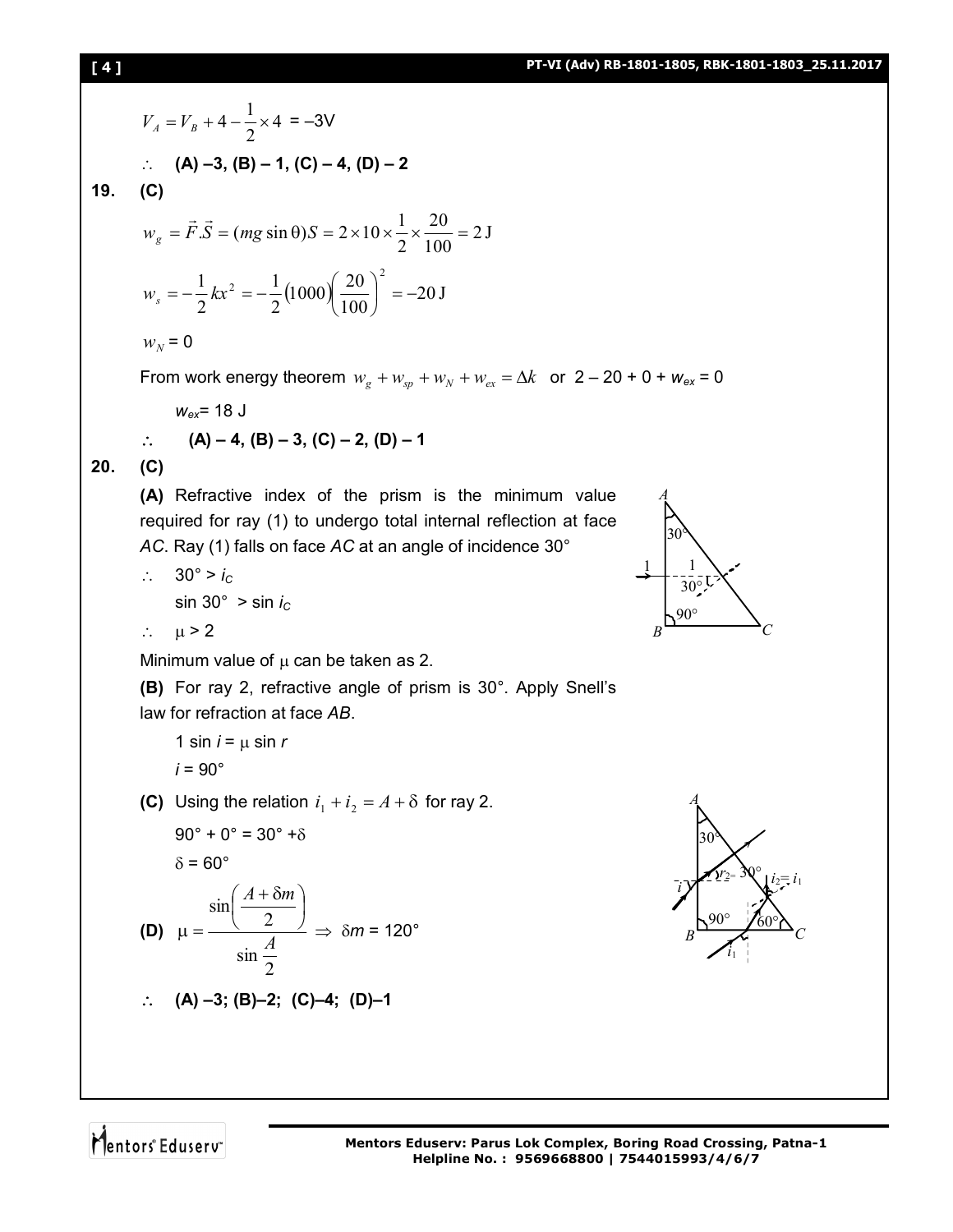# **CHEMISTRY**

**21. (B, D)**  $\cdot$  both are liquid CH<sub>3</sub>OH is solute (less amount) Mass of CH<sub>3</sub>OH =  $30 \times 0.8 = 24$  g, Mass of  $C_2H_5OH = 60 \times 0.92 = 55.2 g$ Mass of solution =  $24 + 55.2 = 79.2$  g Volume of solution =  $\frac{79.2}{0.88}$  = 90 mL. 0.88  $=$ Molarity =  $\frac{nCH_3OH}{(11)} = \frac{24/32}{00} \times 1000$  $\frac{33611}{V(L)} = \frac{21762}{90} \times 1000 = 8.33$  mol L<sup>-1</sup> Molality =  $\frac{1 \text{Solute}}{W_{\text{Solvent}}}$  $\frac{n_{\text{Solute}}}{n} = \frac{24/32}{55.8} \times 1000$  $\frac{W_{\text{Solution}}}{W_{\text{Solvent}}}$  (kg)  $=$   $\frac{2 + 762}{55.2} \times 1000 = 13.59$ Mole fraction of solute = 24  $\frac{32}{24}$  55.2 = 0.385 32 46  $=$  $^{+}$ Mole fraction of solvent  $=$   $-1 - 0.385 = 0.615$ **22. (A), (C) 23. (A, B, C) 24. (A,B,C)**  $3/2$  2  $2 \times 100 + 21102 + 202$ 3  $\times$   $\frac{1}{2}$   $\times$   $\frac{1}{2}$   $\times$   $\frac{1}{2}$   $\frac{1}{2}$ 2NaN $O_3 \longrightarrow 2$ NaN $O_2 + O_2$  $Pb(NO_3)_2 \longrightarrow PbO + 2NO_2 + \frac{1}{2}O$ 2  $2LiNO<sub>3</sub> \longrightarrow Li<sub>2</sub>O + 2NO<sub>2</sub> + \frac{1}{2}O$ 2  $\xrightarrow{\Delta}$ -PbO + 2NO<sub>2</sub> + - $\rightarrow$  Li<sub>2</sub>O + 2NO<sub>2</sub> + (Both O $_2$  & NO $_2$  are paramagnetic) **25. (A,B,D)**  $\frac{2}{2}$  $3<sup>4</sup>$ 5 6 7 8 9 10 7-Ethyldec-7-en-2-yne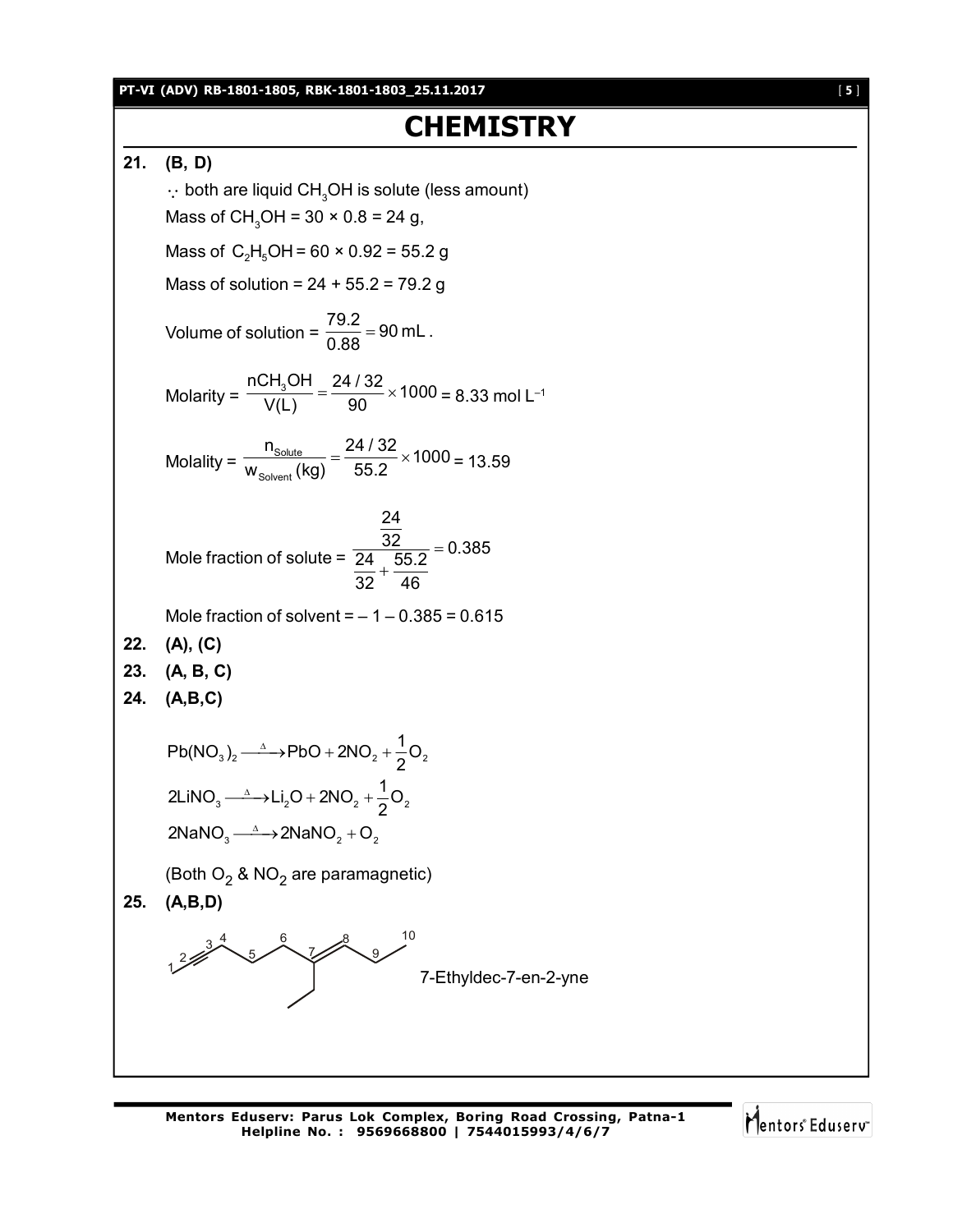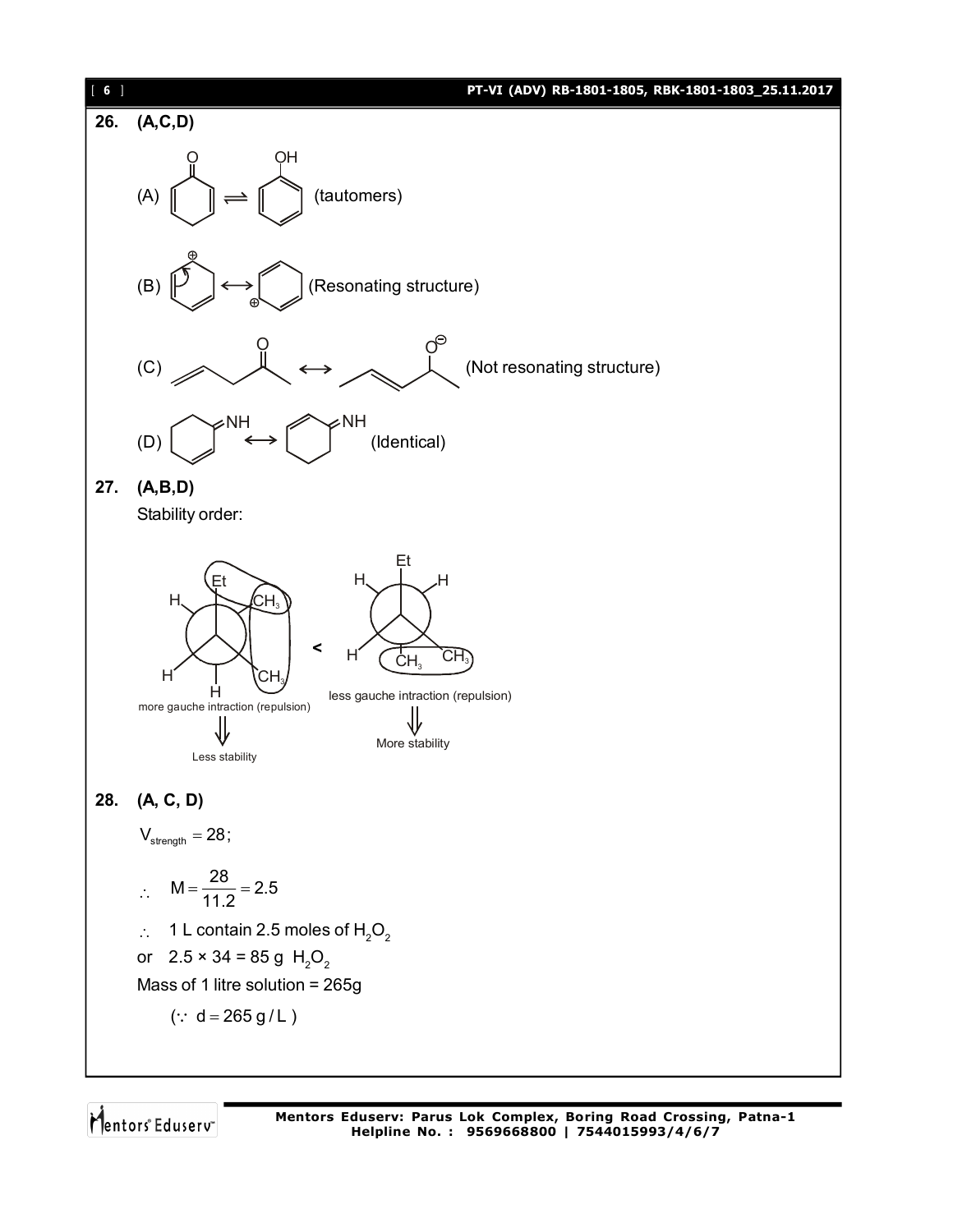#### **PT-VI (ADV) RB-1801-1805, RBK-1801-1803\_25.11.2017** [ **7** ]

∴ W<sub>H<sub>1/2</sub></sub> = 180 g or moles of H<sub>2</sub>O = 10  
\n
$$
X_{H2O2} = \frac{2.5}{2.5 + 10} = 0.2
$$
\n
$$
\% = \frac{2.5 \times 34}{1000} \times 100 = 8.5
$$
\n
$$
m = \frac{2.5}{180} \times 1000 = 13.88
$$
\n29. (D)  
\nDue to synergic bond.  
\n30. (C)  
\nBond order ∞ bond energy  
\n31. (A)  
\nAt low pressure, (V-b) = V  
\n
$$
(P + \frac{a}{V^2})V = RT
$$
\n
$$
PV + \frac{a}{V} = RT
$$
\n
$$
PV = RT - \frac{a}{V}
$$
\n
$$
\frac{PV}{RT} = 1 - \frac{a}{VRT}
$$
\n32. (D)  
\nGreatest is the value of van der Waals' constant 'b', lesser is the compressibility of gas.  
\n33. (B)  
\n34. (C)  
\nCarbene  
\nSingle  
\n
$$
\frac{Gateene}{RT}
$$
\n
$$
\frac{Gace}{dC}
$$
\n
$$
\frac{Gace}{dC}
$$
\n
$$
\frac{Gace}{dC}
$$
\n
$$
\frac{Gace}{dC}
$$
\n
$$
\frac{Gace}{dC}
$$
\n
$$
\frac{Gace}{dC}
$$
\n
$$
\frac{Gace}{dC}
$$
\n
$$
\frac{Gace}{dC}
$$
\n
$$
\frac{Gace}{dC}
$$

Mentors<sup>e</sup> Eduserv<sup>-</sup>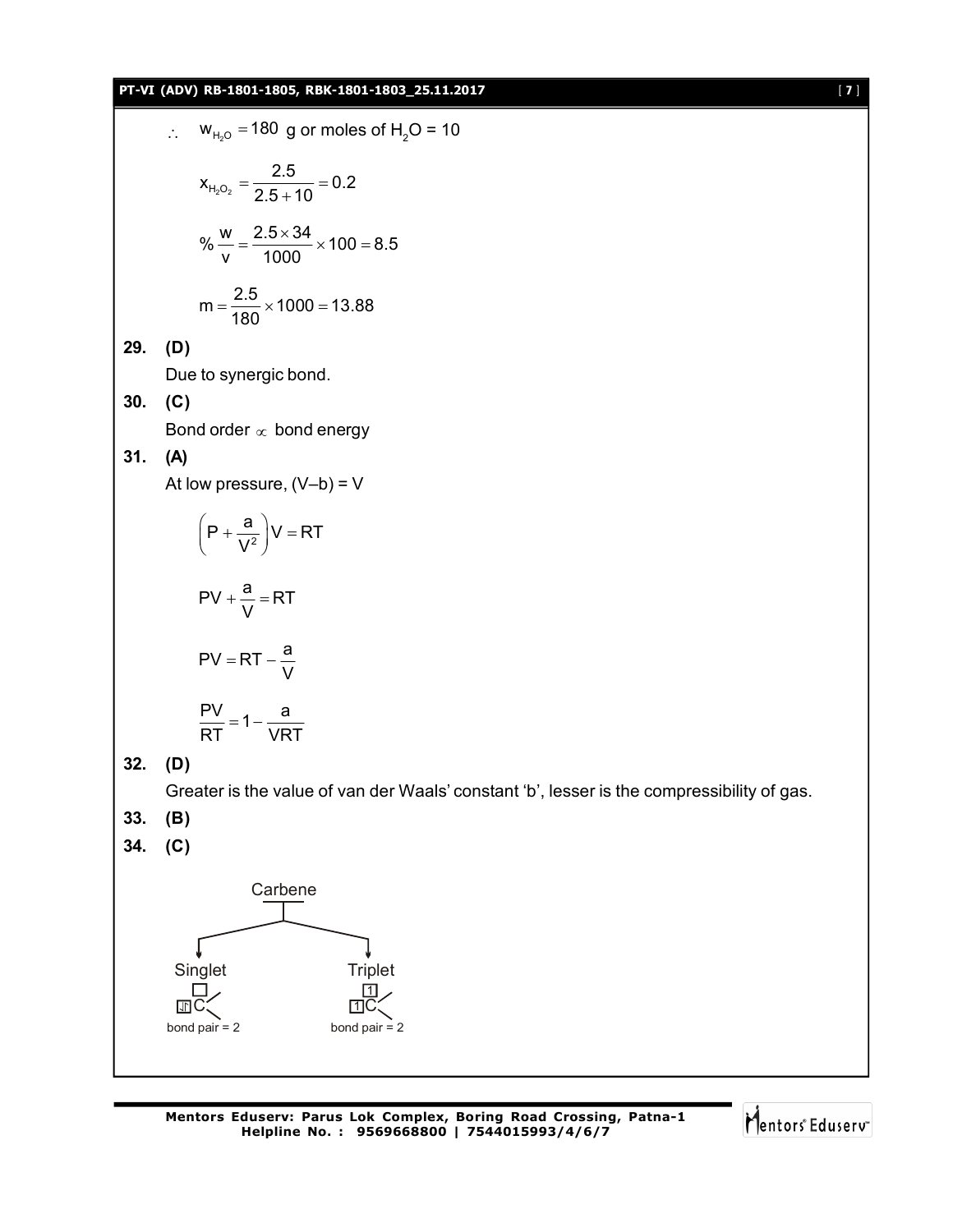| $[ 8 ]$ | PT-VI (ADV) RB-1801-1805, RBK-1801-1803_25.11.2017                                                                                               |
|---------|--------------------------------------------------------------------------------------------------------------------------------------------------|
| 35.     | (A)                                                                                                                                              |
|         | Due to intermolecular hydrogen bond HF is a weak electrolyte.                                                                                    |
| 36.     | (B)                                                                                                                                              |
|         | According to Bent rule.                                                                                                                          |
| 37.     | (B)                                                                                                                                              |
|         | $A \rightarrow P, R$ ; B $\rightarrow P$ ; C $\rightarrow Q$ ; D $\rightarrow Q, S$                                                              |
|         | (A) $B_{r_2+}^0$ OH $\longrightarrow B_{r_2+}^+$ OH $\longrightarrow B_{r_2+}^+$                                                                 |
|         | Intramolecular, disproportionation Redox Reaction                                                                                                |
|         | (B) $\overrightarrow{FeCl}_2 + \overrightarrow{KMnO}_4 + \overrightarrow{HCl} \longrightarrow \overrightarrow{MnCl}_2 + \overrightarrow{FeCl}_3$ |
|         | Intermolecular Redox Reaction                                                                                                                    |
|         | (C) $\overrightarrow{Ag}_2 \overset{+1}{\text{O}} \longrightarrow \overset{0}{\text{Ag}} + \overset{1}{\underset{2}{\text{O}}} O_2$              |
|         | Intramolecular Redox                                                                                                                             |
|         | (D) $NH_4NO_3 \xrightarrow{+5} N_2O + H_2O$                                                                                                      |
|         | Intramolecular comproportionation Redox Reaction.                                                                                                |
| 38.     | (C)                                                                                                                                              |
|         | $A \rightarrow P$ , $B \rightarrow Q$ , $C \rightarrow S$ , $D \rightarrow R$                                                                    |
| 39.     | (B)                                                                                                                                              |
|         | $(a) - (q)$ ; $(b) - (p)$ ; $(c) - (r)$ ; $(d) - (s)$                                                                                            |
|         | (i) $[FeF_6]^{3-}$                                                                                                                               |
|         | $_{26}Fe^{+3} \Rightarrow$ [Ar] 3d <sup>5</sup> 4s <sup>0</sup>                                                                                  |
|         | $\frac{3d^5}{1}$<br>4d<br>4p<br><u>4s</u><br>$Fe+3 = Ar \boxed{\uparrow}$<br>↑<br>F                                                              |
|         | $\mu = \sqrt{n(n+2)}$                                                                                                                            |
|         | $\mu = \sqrt{5(5+2)} = 5.93$ BM                                                                                                                  |
|         | (ii) $[Ti(H_2O)_6]^{3+}$                                                                                                                         |
|         | $_{22}$ Ti <sup>+3</sup> = 3d <sup>1</sup> 4s <sup>0</sup>                                                                                       |
|         | $\mu = 1.73$ BM                                                                                                                                  |
|         |                                                                                                                                                  |

Mentors<sup>®</sup> Eduserv<sup>®</sup>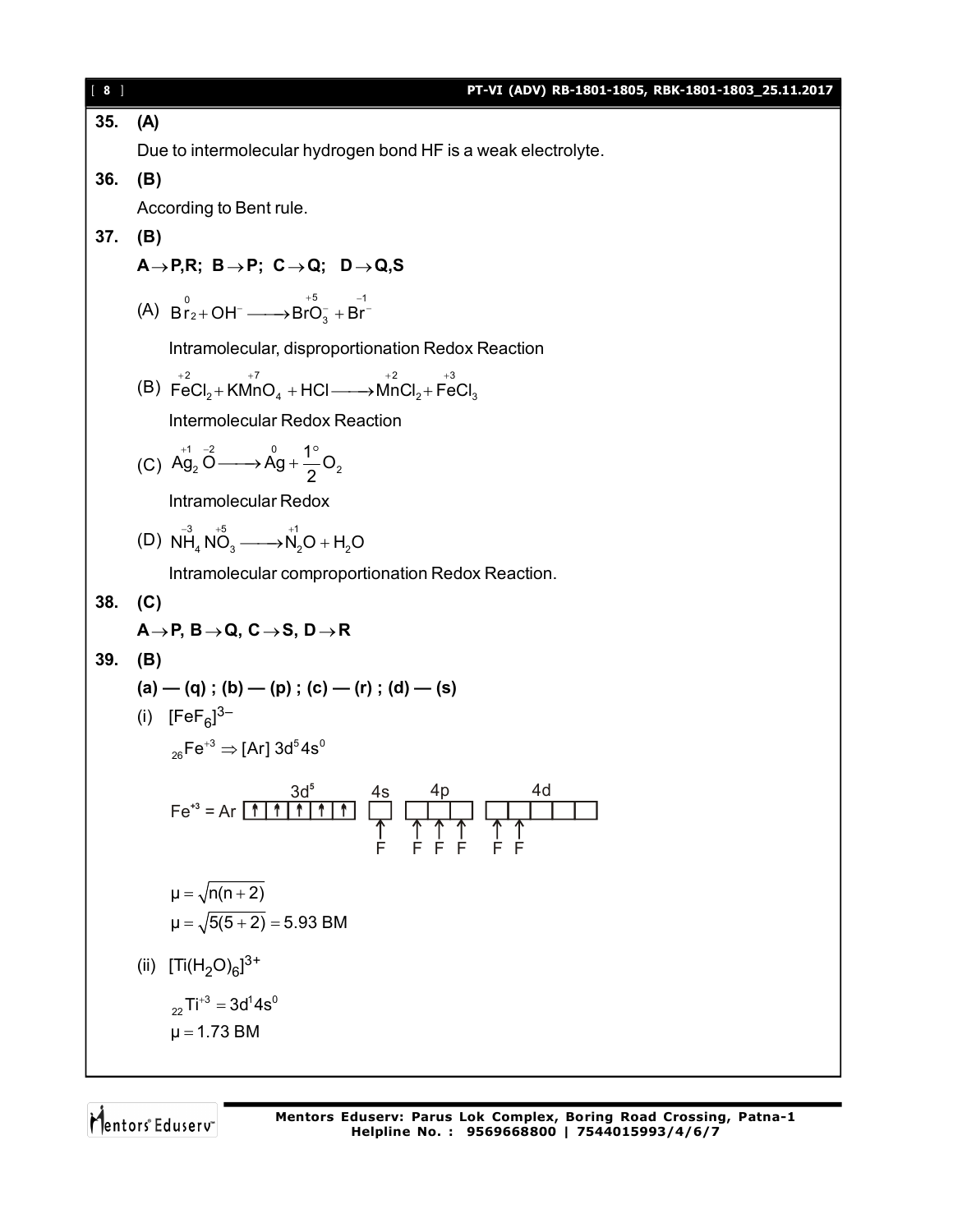

Mentors<sup>e</sup> Eduserv<sup>®</sup>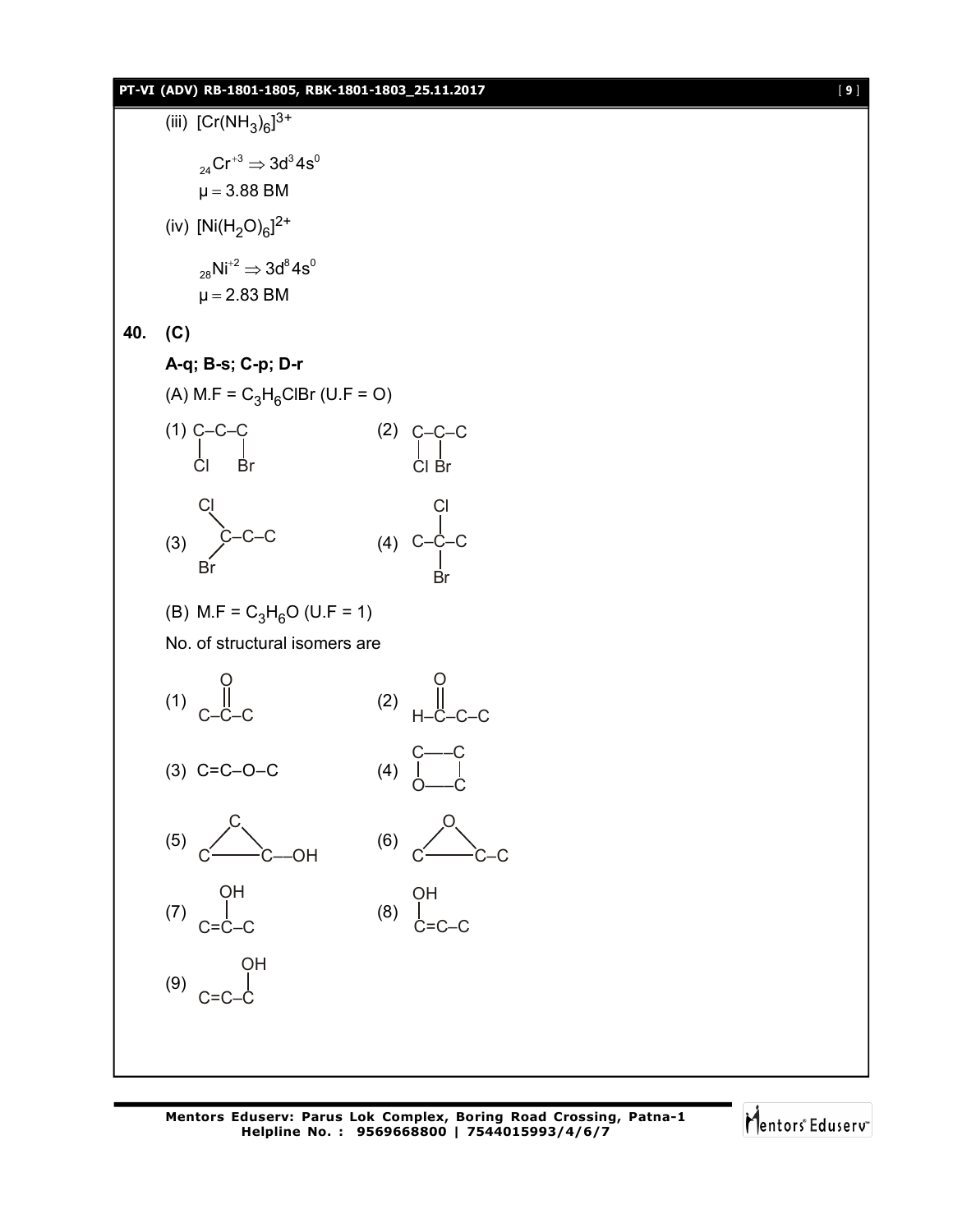

Mentors<sup>®</sup> Eduserv<sup>®</sup>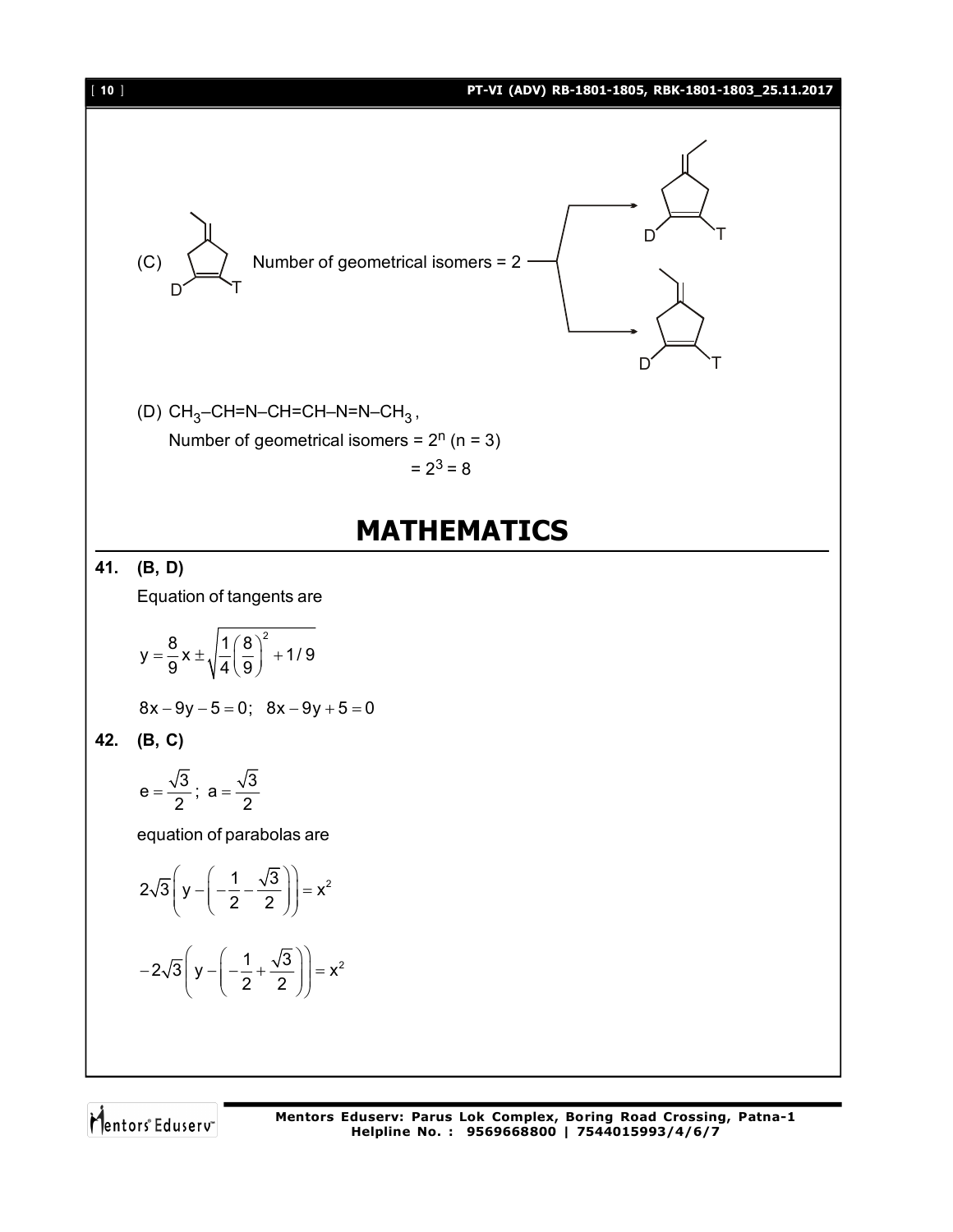#### **PT-VI (ADV) RB-1801-1805, RBK-1801-1803\_25.11.2017** [ **11** ]

| 43. | (B, C)                                                                                                                |
|-----|-----------------------------------------------------------------------------------------------------------------------|
|     | $t = x^2$ ; $\frac{1}{2} \int \frac{dt}{t^2 + t + 1} = \frac{1}{2} \int \frac{dt}{(t + \frac{1}{2})^2 + \frac{3}{4}}$ |
|     | $=\frac{1}{\sqrt{3}}\tan^{-1}\frac{2x^2+2}{\sqrt{3}}+C$                                                               |
| 44. | (A, B, D)                                                                                                             |
|     | Integrate both sides we get.                                                                                          |
|     | $f(t) = e^{t} \cdot \cos^2 t$                                                                                         |
| 45. | (A, B, C, D)                                                                                                          |
|     | Equation of line through $A(4, 3)$ is                                                                                 |
|     | $\frac{x-4}{\cos \theta} = \frac{y-3}{\sin \theta} = r$<br>$\ldots$ (i)                                               |
|     | $A = (4 + r \cos\theta, 3 + r \sin\theta).$                                                                           |
|     | $4 + r \cos \theta = 8 \Rightarrow r = 4 \sec \theta$ .                                                               |
|     | $\therefore$ AB = 4 sec $\theta$ .                                                                                    |
|     | Similarly AC = 3 cosec $\theta$                                                                                       |
|     | $\frac{16}{\text{AB}^2} + \frac{9}{\text{AC}^2} = \cos^2 \theta + \sin^2 \theta = 1$                                  |
|     | So $AB + AC = \frac{4}{\cos \theta} + \frac{3}{\sin \theta} = \frac{2(4 \sin \theta + 3 \cos \theta)}{\sin 2\theta}$  |
| 46. | (B, D)                                                                                                                |
|     | $\lim_{x \to 0^+} (x^x) = 1$ ; $\lim_{x \to 0^+} x^x = 0$                                                             |
|     | $-\frac{1}{2}\lim_{x\to 0^+} x^2 \ln x = 0$                                                                           |
|     | $\frac{5^{x}-1}{x}$ . $\frac{2^{x}-1}{x}$ . x<br>$\frac{x}{1+\frac{\tan x}{x}} = 0.$<br>$\lim_{x\to 0}$               |
| 47. | (A, B)                                                                                                                |
|     | $\sqrt{\sin x}$ > sin <sup>2</sup> x                                                                                  |

Mentors<sup>e</sup> Eduserv<sup>-</sup>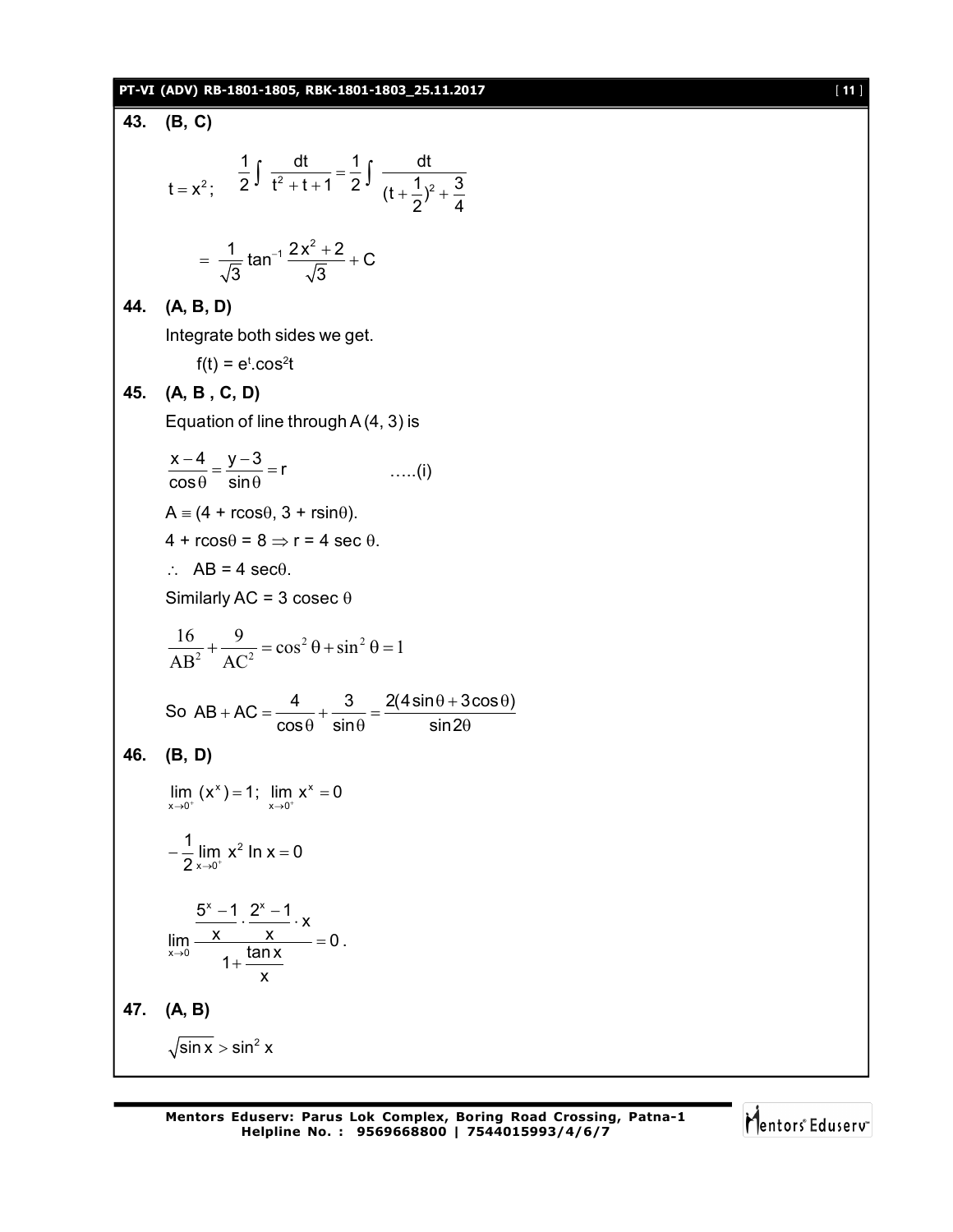$\cos x > \cos^2 x$ Also  $f_2(x) < f_3(x)$  $f_3(x) < f_5(x)$ **48. (A, B)**  $\alpha$ x –  $\beta$ y = 8 divides the area of the region enclosed by the curve x<sup>2</sup> + y<sup>2</sup> – 4x + 2y – 5 = 0.  $\Rightarrow$  2 $\alpha + \beta = 8$ Also,  $\frac{2\alpha+\beta}{2} \geq \sqrt{2\alpha\beta}$  $4 \ge \sqrt{2\alpha\beta} \Rightarrow \alpha\beta \le 8$ **49. (C) 50. (A) 51. (D) 52. (B) Sol. for Q.No. (51-52)**  $f(1) = 1$  $xf'(xy) = f'(y) + x - 1$ y = 1 '  $f'(x) = \frac{3}{x} + 1$ ;  $f(x) = 3 \ln x + x + c$ x  $=-+1$ ; f(x) = 3 ln x + x + 0  $\int x^3 e^x dx = e^x (ax^3 + bx^2 + cx + d) + \lambda$ Differentiate both sides we get **53. (B) 54. (C) Sol. for Q.No. (53 - 54)**  $f(10) = \sin^{-1} \sin 10 + \cos^{-1} \cos 10$  $= 3\pi - 10 + 4\pi - 10$ 1  $x$ ;  $x \in \,] 0,$  $\sin^{-1} \sin x = \begin{cases} 1 & \sin x \\ 1 & \sin x \end{cases}$ x;  $x \in \left[\frac{\pi}{2}, \frac{3}{4}\right]$  $2^{7}$  2 ÷,  $x; \quad x \in \left[0, \frac{\pi}{2}\right]$  $=\{$  $\left[\pi - x; x \in \left[\frac{\pi}{2}, \frac{3\pi}{2}\right]\right]$  $cos^{-1} cos x = x$ .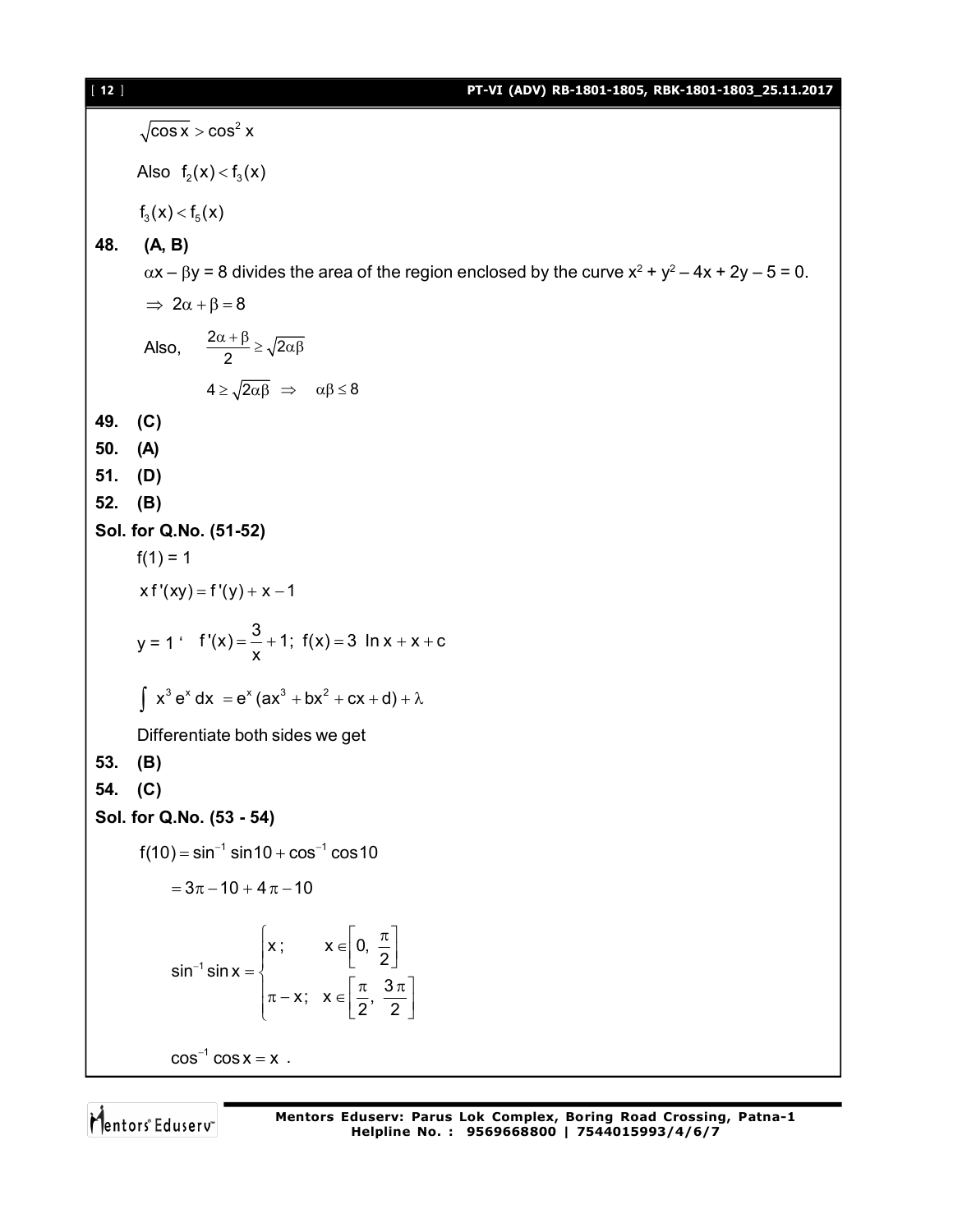#### **PT-VI (ADV) RB-1801-1805, RBK-1801-1803\_25.11.2017** [ **13** ]

**55. (D)**  $f(0) = -3$ ,  $f(1) = 1$ ,  $f(2) = -1$  and  $f(3) = 3$ . So  $f(x) = 0$  has one root in each of the intervals  $(0, 1)$ ,  $(1, 2)$  and  $(2, 3)$  and hence no root in  $(3, 4)$ . **56. (C)** Let  $\alpha \leq \beta \leq \gamma$ , then  $\alpha \in (0, 1), \beta \in (1, 2), \gamma \in (2, 3)$  $\therefore$  [  $\alpha$  ] = 0, [  $\beta$  ] = 1 and [  $\gamma$  ] = 2  $\therefore \quad {\alpha} + {\beta} + {\gamma} = {\alpha + \beta + \gamma} - ({\alpha} + {\beta} + {\gamma})$  $\frac{9}{2}$  – (0 + 1 + 2)  $\frac{9}{2}$  - (0 + 1 + 2) =  $\frac{3}{2}$  $\frac{1}{2}$ . **57. (A) (P)**  $f'(x) = 3ax^2 - 18x + 9 = 3(ax^2 - 6x + 3)$ As f (x) is strictly increasing on R, so  $a > 0$  and  $D \le 0 \Rightarrow a \ge 3$ **(Q)** Put  $\cos x = t$ ,  $t \in [-1,1]$   $\forall x \in R$ Let  $g(t) = t^3 - 6t^2 + 11t - 6 = (t - 1)(t - 2)(t - 3), t \in [-1,1]$ : range of  $g(t) = [g(-1), g(1)] = [-24, 0]$ **(R)**  $x^3 - y^2 = 0$  $(4m^2,8m^3)$ 4  $_{\mathsf{P}(4\mathsf{m}^2,8\mathsf{m}^3)}$  16 $\mathsf{m}^3$  $\left| \frac{dy}{dx} \right| = \frac{3 \times 16m^4}{10^{3}} = 3m$ dx  $\vert_{\rm p\vert 4m^2, 8m^3 \vert}$  16m  $\int_{P(4m^2,8m^3)} = \frac{3 \times 16m^4}{16m^3} = 3$ Let Q be  $(4m_1^2, 8m_1^3)$  $\therefore$  Slope of normal at Q 1 1 3m  $=\frac{-}{2}$  $\therefore$  3m =  $\frac{1}{3m_1} \Rightarrow m_1$  $3m = \frac{-1}{2} \Rightarrow m_1 = \frac{-1}{2}$  $3m<sub>1</sub>$  9m  $=\frac{-1}{3m} \Rightarrow m_1 = \frac{-1}{9m}$  .... (1) Also, slope of PQ  $(m<sup>o</sup> - m<sub>1</sub><sup>o</sup>)$  $(m^2-m_1^2)$  $(3 - m_1^3)$  2  $(m^2 + m_1^2 + mm_1)$  $2^2 - m_1^2$  m + m<sub>1</sub>  $8(m^3 - m_1^3)$   $2(m^2 + m_1^2 + mm)$ 3m  $4(m^2 - m_1^2)$  m + m  $-m_1^3$  2 (m<sup>2</sup> + m<sub>1</sub><sup>2</sup> + n  $=\frac{1}{12(2-2)}=\frac{1}{2}=\frac{1}{2}=\frac{1}{2}=\frac{1}{2}$  $-m_1^2$  ) m +  $\Rightarrow$   $(2m_1 + m)(m_1 - m) = 0$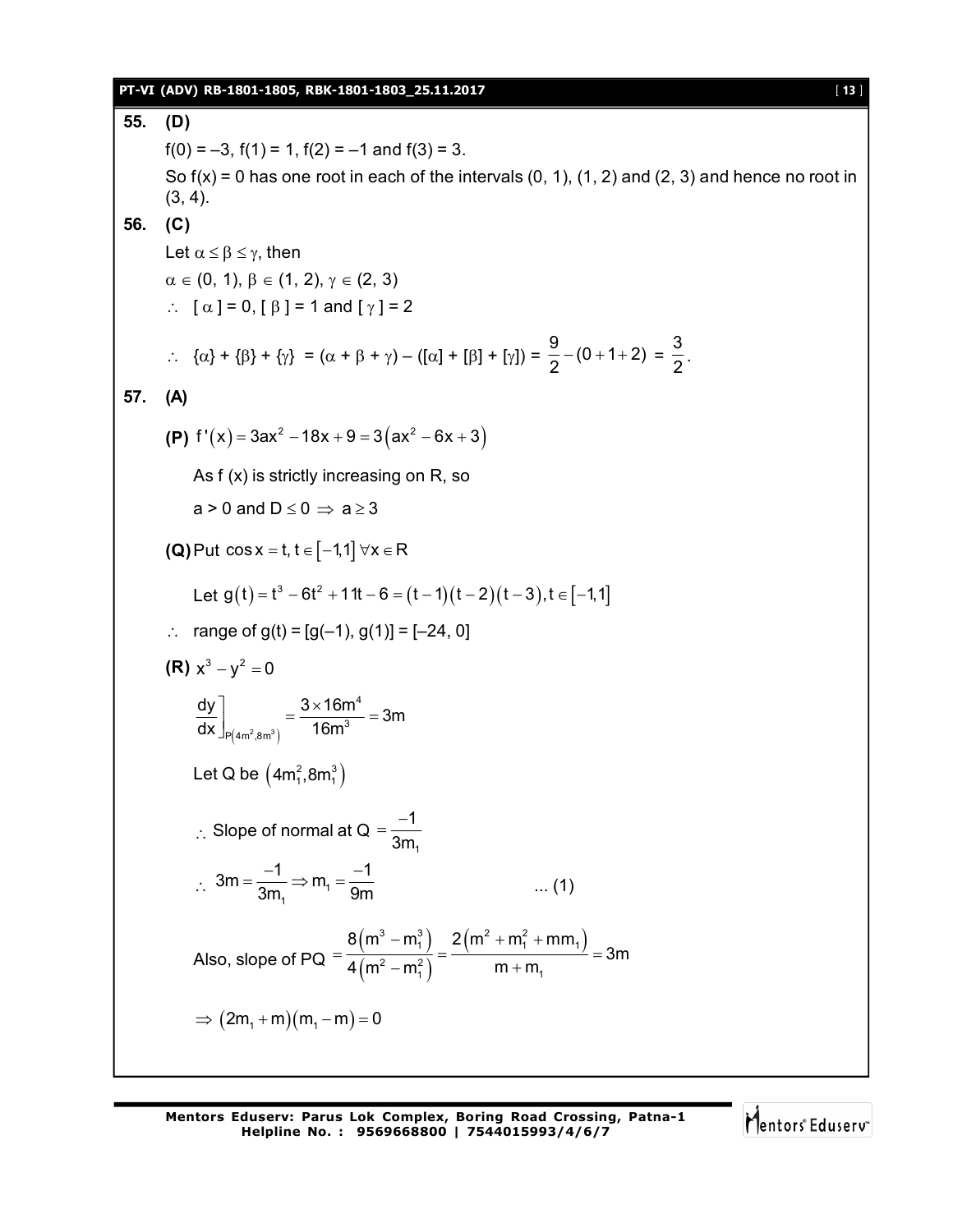[ **14** ] **PT-VI (ADV) RB-1801-1805, RBK-1801-1803\_25.11.2017**

$$
\Rightarrow 2\left(\frac{-1}{9m}\right) + m = 0 \Rightarrow m^2 = \frac{2}{9}
$$
\n
$$
(5) \left(\sin\theta - \cos\theta\right) (\tan\theta + \cot\theta) = 2
$$
\n
$$
\Rightarrow \frac{\sin\theta - \cos\theta}{\sin\theta\cos\theta} = 2
$$
\nLet  $y = \sin\theta - \cos\theta$   
\n
$$
\therefore y = 1 - y^2 \Rightarrow y^2 + y - 1 = 0 \Rightarrow y = \frac{-1 \pm \sqrt{5}}{2}
$$
\n
$$
\therefore y = \sin\theta - \cos\theta = \left(\frac{\sqrt{5} - 1}{2}\right)
$$
\n
$$
(\sin\theta + \cos\theta)(\tan\theta - \cot\theta) = (\sin\theta + \cos\theta)\frac{(\sin^2\theta - \cos^2\theta)}{\sin\theta\cos\theta} = \frac{(\sin\theta + \cos\theta)^2}{\sin\theta\cos\theta} \text{,}
$$
\n
$$
= \frac{(1 + 1 - y^2)y}{\frac{1 - y^2}{2}} = \frac{2y(1 + y)}{y} = \sqrt{5} + 1
$$
\n58. (B)  
\nP. Let  $x = 4\cos\theta, y = 3\sin\theta, \tan x + y = 4\cos\theta + 3\sin\theta \le 5$   
\n
$$
\therefore \log_5(x + y) \le 1
$$
\nQ. 
$$
\therefore 2^{\sqrt{\log_2 3}} = (2^{\log_2 3})^{\frac{1}{\sqrt{\log_3 3}}} = 3^{\sqrt{\log_3 2}} \text{ and } 3^{\log_3 2} - 2^{\log_3 2} = 2 - 3 = -1
$$
\n
$$
\therefore \alpha + \beta = 3 \text{ and } \alpha\beta = 2
$$
\n
$$
\Rightarrow \alpha^2 + \alpha\beta + \beta^2 = (\alpha + \beta)^2 - \alpha\beta = 7
$$
\nR.  $3\log_{18} 96 \log_{12} 3 + \log_{18} 96 + 3\log_{12} 3$ \n
$$
= (\log_{18} 96 + 1)(3\log_{12} 3 + 1) - 1
$$
\n
$$
= \log_{18}(96 \times 18) \log_{12}(27 \times 12) - 1
$$

Mentors<sup>e</sup> Eduserv<sup>-</sup>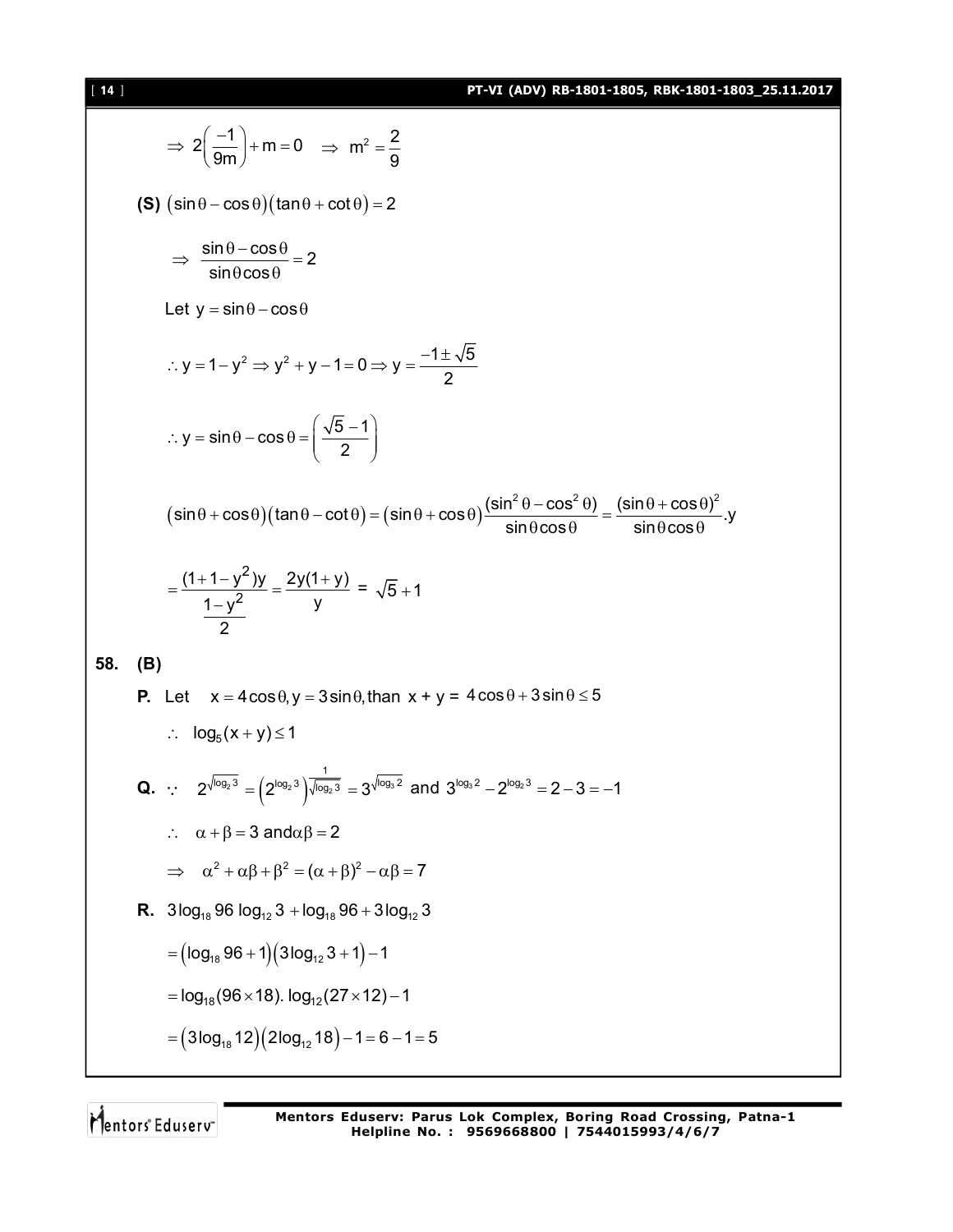S. 2<sup>log<sub>2</sub>, 3</sup> = y<sup>log<sub>2</sub>, 3</sup> ln 2 = log<sub>3</sub> 3 ln 2 = log<sub>3</sub> y ln y  
\n⇒ (ln x) (lny)<sup>2</sup> = ln 2ln 3ln 5  
\nsimilarity, 3<sup>log<sub>2</sub>, 5</sup> = x<sup>log<sub>2</sub> ⇒ (lnx)<sup>2</sup>(lny) = ln 2ln 3ln 5  
\n∴ (lnx)(lny)<sup>2</sup> = (lnx)<sup>2</sup>(lny) ⇒ ln y = ln x ⇒ x = y  
\n∴ 
$$
\frac{(xlog2, x + ylog2)2}{(xlog2, y)2 + (ylog2, x)2} = \frac{(x + x)2}{x2 + x2} = 2
$$
  
\nS9. (C)  
\n(P) f(x) = sin<sup>-1</sup>x  
\n
$$
\lim_{x \to \frac{1}{2}^{-1}} f(3x - 4x3) = f - 3\left(\lim_{x \to \frac{1}{2}} f(x)\right)
$$
\n⇒  $f = \pi$  [f] = 3  
\n(Q) sin $\left(\frac{1}{2}(\tan^{-1}(\tan 2\theta)) - \theta\right)$  sin(θ – π/2 = θ; x = tan θ  
\nsin $\left(\frac{1}{2}(\tan^{-1}(\tan 2\theta)) - \theta\right)$  sin(θ – π/2 – θ) = sin π/2 = -1  
\n(R) Domain of given question is x = -1 and 1 and x = 1 satisfy the equation  
\n(S) tan<sup>-1</sup>x + tan<sup>-1</sup> $\frac{1}{x}$  =  $-\frac{\pi}{2}$  when x < 0  
\n60. (A)  
\nP. Eqn. of tangent at (2cos θ, √3 sin θ) is  $\frac{x}{2}$ cosθ +  $\frac{y}{\sqrt{3}}$  sin θ = 1. Mid point (h,k) of portion of  
\ntangent between coordinate axes is (sec θ,  $\frac{\sqrt{3}}{2}$  cosece0)  
\n∴ h = sec θ, k =  $\frac{\sqrt{3}}{2}$  cosec ∈ θ  
\n⇒  $\$</sup> 

Mentors<sup>e</sup> Eduserv<sup>-</sup>